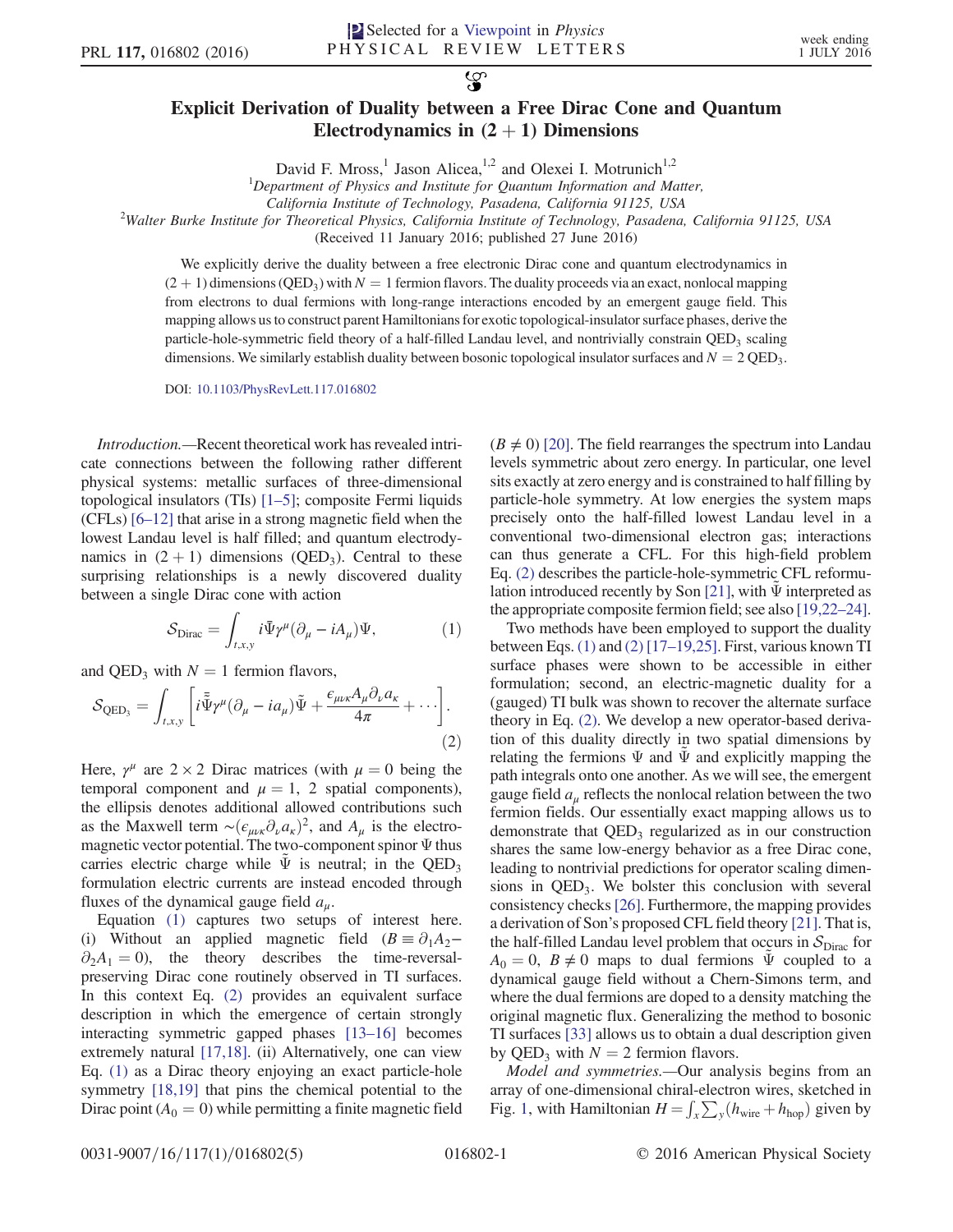<span id="page-1-0"></span>

FIG. 1. An array of chiral wires (left) exhibits a gauge anomaly when coupled to the electromagnetic vector potential  $A_{\mu}$ . The same anomaly but with opposite sign arises in a two-dimensional Chern-Simons theory with alternating coefficient (middle). The anomalies exactly cancel in the full two-dimensional theory (right) containing both the chiral wires and the bulk Chern-Simons theory.

$$
h_{\text{wire}} = v(-1)^y \psi_y^{\dagger}(-i\partial_x)\psi_y,\tag{3}
$$

$$
h_{\rm hop} = -w(-1)^y(\psi_y^{\dagger}\psi_{y+1} + \text{H.c.}).\tag{4}
$$

<span id="page-1-1"></span>Here,  $\psi_y^{\dagger}(x)$  creates a chiral electron at coordinate x in wire y; electrons move rightward with speed  $v$  for even  $y$  and leftward for odd y. Equation [\(3\)](#page-0-2) describes the intrawire kinetic energy while Eq. [\(4\)](#page-1-1) encodes interwire hopping with strength w. (Coupling to the vector potential  $A<sub>u</sub>$  will be discussed shortly.) The Hamiltonian manifestly conserves charge and is invariant under the antiunitary symmetries  $\mathcal{T}$ ,  $C$  defined as

<span id="page-1-7"></span>
$$
\mathcal{T}\psi_{y}\mathcal{T}^{-1} = (-1)^{y}\psi_{y+1}, \qquad \mathcal{C}\psi_{y}\mathcal{C}^{-1} = \psi_{y+1}^{\dagger}.
$$
 (5)

The band structure derived from Eqs. [\(3\)](#page-0-2) and [\(4\)](#page-1-1) supports a single Dirac cone centered about zero momentum. Upon defining a slowly varying fermionic spinor  $\Psi(x, y) \equiv$  $[\psi_{2y}(x), \psi_{2y+1}(x)]^T$  one can readily take the continuum  $\int_{x,y} \Psi^{\dagger} [v \sigma^z (-i\partial_x) + w \sigma^y (-i\partial_y)] \Psi$  corresponding to Eq. [\(1\)](#page-0-0) limit, which yields an effective Dirac Hamiltonian  $H_{\text{eff}} =$  $(\sigma^{x,y,z}$  are Pauli matrices; the associated Dirac matrices are  $\gamma^0 = \sigma^x, \gamma^1 = -i\sigma^y, \gamma^2 = i\sigma^z$ ). Moreover, symmetries act on the continuum fields according to

<span id="page-1-4"></span>
$$
\mathcal{T}\Psi\mathcal{T}^{-1}=i\sigma^{\mathsf{y}}\Psi,\qquad\mathcal{C}\Psi\mathcal{C}^{-1}=\sigma^{\mathsf{x}}\Psi^{\dagger}.\tag{6}
$$

Viewed from the low-energy limit,  $T$  reproduces the timereversal transformation familiar from the TI surface while C is the particle-hole symmetry relevant for the half-filled Landau level setting [\[26\]](#page-4-8). Our wire model therefore captures both systems of interest—but in a way that facilitates an explicit duality transformation. Note that the continuum and wire models,  $H_{\text{eff}}$  and H, are both anomalous in two dimensions (with  $T$  or  $C$ ) but may exist on the surface of three-dimensional TIs (see also Ref. [\[26\]\)](#page-4-8).

When coupling the wire model Eqs. [\(3\)](#page-0-2) and [\(4\)](#page-1-1) to the external electromagnetic vector potential  $A_{\mu}$ , some care must be taken to ensure gauge invariance. Each chiralelectron wire is on its own anomalous and cannot be made gauge invariant in a purely  $(1 + 1)$ -dimensional system. This situation is familiar from the chiral edge state of a quantum Hall system. There, gauge invariance is maintained due to the bulk Chern-Simons term for the vector potential [\[34\].](#page-4-10) For the present case, an alternating Chern-Simons term for  $A_u$  between wires,

<span id="page-1-6"></span>
$$
S_{\text{staggered CS}} = -\sum_{y} \frac{1}{2} \frac{(-1)^y}{4\pi} \int_{t,x} \int_{y}^{y+1} dy' \epsilon_{\mu\nu\kappa} A_{\mu} \partial_{\nu} A_{\kappa},\tag{7}
$$

ensures gauge invariance as Fig. [1](#page-1-0) sketches. See Supplemental Material [\[26\]](#page-4-8) for details in the wire model. The fractional Chern-Simons coefficient can be understood, e.g., if one views the wire model as describing a T -symmetric "antiferromagnetic" TI [35–[37\]](#page-4-11) surface decorated with alternating magnetic strips that generate a staggered Hall conductance  $\sigma_{xy} = \pm e^2/(2h)$ . In the continuum limit this oscillating term drops out and we obtain  $\mathcal{S}_{\text{Dirac}}$  in Eq. [\(1\).](#page-0-0)

<span id="page-1-2"></span>Dual fermions.—To perform the duality we adopt a bosonized description, writing

$$
\psi_y(x) = \eta_y e^{i\phi_y(x)} \quad \text{(electron)}, \tag{8}
$$

<span id="page-1-3"></span>where  $\phi_y(x)$  are chiral boson fields satisfying  $[\phi_y(x), \phi_{y'}(x')] = \delta_{yy'}(-1)^y i\pi \text{sgn}(x - x')$  and  $\eta_y$  are Klein factors ensuring anticommutation between fermions in different wires. We define dual fields via

$$
\tilde{\phi}_y = \sum_{y' \neq y} sgn(y - y')(-1)^{y'} \phi_{y'} = \sum_{y'} D_{y, y'} \phi_{y'}.
$$
 (9)

<span id="page-1-5"></span>On the right-hand side we introduced matrix notation  $D_{y,y'} = (1 - \delta_{yy'})$ sgn $(y - y')(-1)^{y'}$  for later convenience. The dual fields obey

$$
[\tilde{\phi}_y(x), \tilde{\phi}_{y'}(x')] = -[\phi_y(x), \phi_{y'}(x')], \quad (10)
$$

i.e., they are also chiral bosons with chirality opposite to  $\phi_{y}$ . We can therefore define a new dual-fermion operator as

$$
\tilde{\psi}_y = \eta_y(-1)^{y(y+1)/2} e^{i\tilde{\phi}_y} \quad \text{(dual fermion)}, \qquad (11)
$$

using the same Klein factors from Eq. [\(8\)](#page-1-2). (The y-dependent phase inserted above merely simplifies expressions that follow.) This dual fermion is a key result of this paper and closely relates to the familiar composite fermion obtained via Chern-Simons flux attachment [\[12,38\]](#page-4-12). Indeed, one may write

$$
\tilde{\psi}_y = \begin{cases} \psi_y e^{i(\pi/2)y(y+1)} e^{i \int_{x'} \sum_{y'} \alpha_{y-y'} (x-x') \rho_{y'}(x')} , & \text{for y even} \\ \psi_y^+ e^{i(\pi/2)y(y+1)} e^{i \int_{x'} \sum_{y'} \alpha_{y-y'} (x-x') \rho_{y'}(x')} , & \text{for y odd,} \end{cases}
$$
\n(12)

where  $\alpha_{y}(x) = 2\pi \text{sgn}(y + 0^{+})\Theta(-x)$  winds by  $4\pi$  around the origin (Θ is the Heaviside function). The exponential thus attaches  $4\pi$  flux (a  $2hc/e$  vortex) to electrons or holes. In a crucial difference to conventional flux attachment, however, dual fermions are expressed in terms of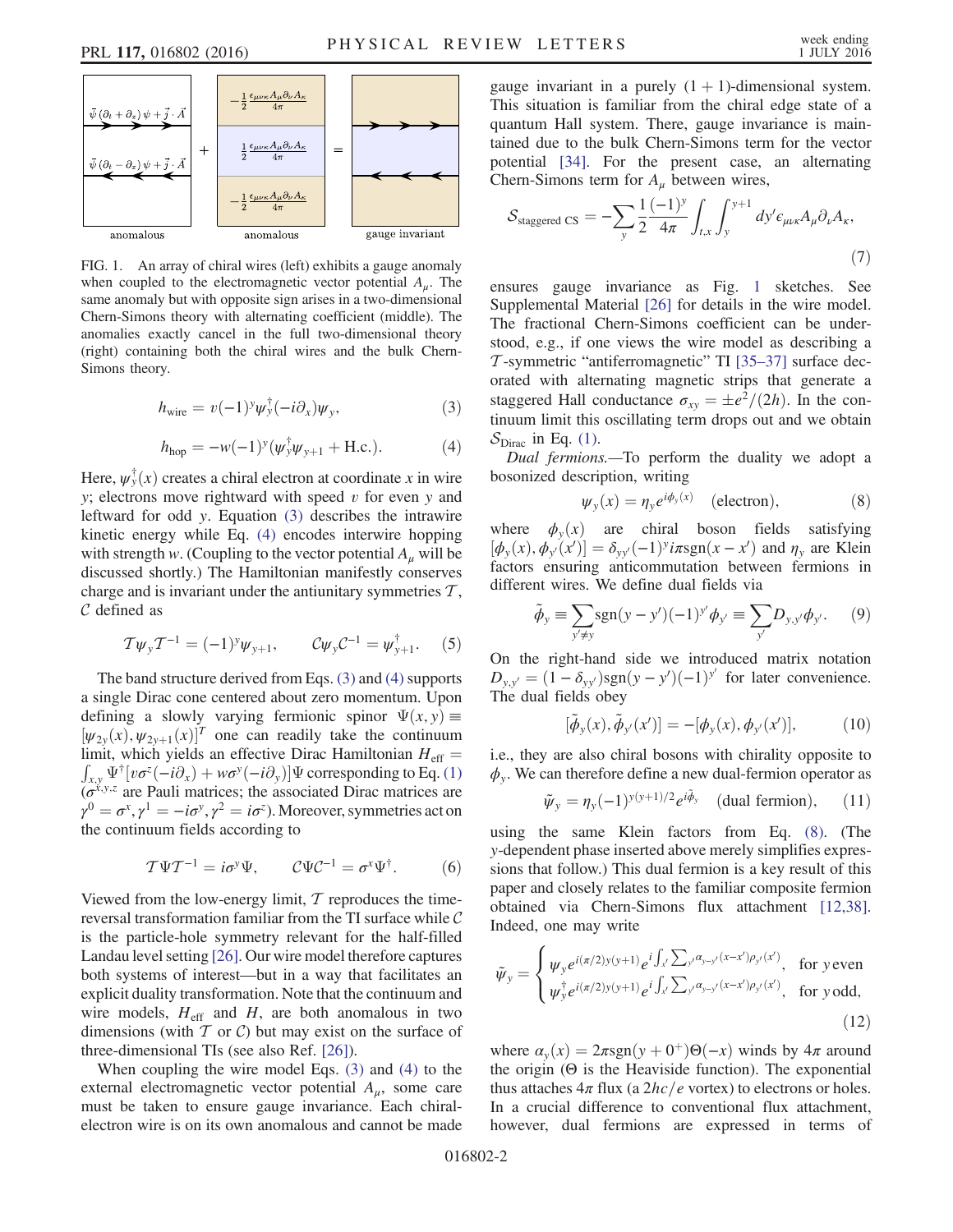chiral fields. This is reflected in  $\psi_y^{\dagger} \psi_y \neq \tilde{\psi}_y^{\dagger} \tilde{\psi}_y$ , unlike usual composite fermions whose density exactly matches the electron density [\[12\].](#page-4-12)

Dual fermions exhibit the following properties: (1) Applying duality to  $\tilde{\psi}_v$  recovers the original electrons [i.e.,  $D^2 = 1$  for the matrix defined in Eq. [\(9\)](#page-1-3)]. (2) Upon encircling an electron, the dual fermion acquires a phase of  $4\pi$ . (3) Dual-fermion hopping between wires is a local process since

<span id="page-2-4"></span>
$$
\tilde{\psi}_{y}^{\dagger}\tilde{\psi}_{y+1} = \begin{cases} \psi_{y+1}^{\dagger}\psi_{y}, & \text{for y even} \\ \psi_{y}^{\dagger}\psi_{y+1}, & \text{for y odd.} \end{cases}
$$
 (13)

Hence the original electron hopping Hamiltonian in Eq. [\(4\)](#page-1-1) maps to a dual-fermion hopping Hamiltonian of identical form. Together with the chiral nature of  $\tilde{\psi}_y$ , this motivates defining slowly varying dual Dirac fermions  $\Psi(x, y) = [\tilde{\psi}_{2y}(x), \tilde{\psi}_{2y+1}(x)]^T$  analogous to  $\Psi(x, y)$ . (4) Time reversal and charge conjugation act locally on the dual Dirac fermions, but their roles are interchanged compared to electrons,

$$
\mathcal{T}\tilde{\Psi}\mathcal{T}^{-1}=\sigma^x\tilde{\Psi}^{\dagger}, \qquad \mathcal{C}\tilde{\Psi}\mathcal{C}^{-1}=i\sigma^y\tilde{\Psi} \qquad (14)
$$

<span id="page-2-3"></span>(up to unimportant overall phase factors); cf. Eq. [\(6\).](#page-1-4) The local action of  $T$  and  $C$  on the dual fermions is particularly noteworthy since this property is difficult to realize with the standard flux-attachment procedure. (5) Under (unitary) mirror symmetries  $\mathcal{M}_x$ :  $x \to -x$  and  $\mathcal{M}_y$ :  $y \to -y$  dual fermions transform as [\[26\]](#page-4-8)

$$
\mathcal{M}_x \tilde{\Psi} \mathcal{M}_x^{-1} = -\sigma_x \tilde{\Psi}^\dagger, \qquad \mathcal{M}_y \tilde{\Psi} \mathcal{M}_y^{-1} = \tilde{\Psi}^\dagger. \tag{15}
$$

Consequently dual currents  $\tilde{j}_{x,y} = \tilde{\Psi}^{\dagger} \sigma^{z,y} \tilde{\Psi}$  are odd under  $\mathcal{M}_{v}$  and  $\mathcal{M}_{x}$ , respectively. This is opposite to the transformation of electron currents but expected for vortex currents (vorticity is odd under  $\mathcal{M}_x$  and  $\mathcal{M}_y$ ). (6) Density  $\tilde{\rho}_y = -(-1)^y/(2\pi)\partial_x\tilde{\phi}_y$  and intrawire kinetic energy  $\propto (-1)^y \tilde{\psi}_y^{\dagger} i \partial_x \tilde{\psi}_y \sim (\partial_x \tilde{\phi}_y)^2$  of dual fermions are nonlocal in terms of electrons and vice versa. This is the origin of an emergent gauge field  $a<sub>u</sub>$  in the dual formulation.

<span id="page-2-0"></span>Duality of the path integral.—In bosonized language, the (real-time) path integral for the original electrons, assuming  $A_{\mu} = 0$  for now, reads  $\mathcal{Z} = \int \mathcal{D}\phi e^{iS}$  with

$$
S = \int_{t,x} \sum_{y} \left\{ \frac{(-1)^{y} \partial_{x} \phi_{y} \partial_{t} \phi_{y}}{4\pi} - h_{\text{wire}}[\phi] - h_{\text{hop}}[\phi] \right\}.
$$
\n(16)

As noted above, the interwire hopping term is self dual, i.e.,  $h_{\text{hop}}[\phi] = h_{\text{hop}}[\phi]$ . It further follows from Eq. [\(10\),](#page-1-5) or equivalently by changing variables in the path integral, that the time-derivative term only acquires a minus sign when mapping  $\phi \rightarrow \phi$ . Intrawire kinetic energy does, however, transform nontrivially under duality,

<span id="page-2-2"></span>
$$
h_{\text{wire}} = \frac{v}{4\pi} (\partial_x \phi_y)^2 = \frac{v}{4\pi} \left( \partial_x \sum_{y'} D_{y, y'} \tilde{\phi}_{y'} \right)^2.
$$
 (17)

Indeed, the expression on the right is highly nonlocal which is not surprising from the viewpoint of the more

familiar boson-vortex dualities, where dual vortices exhibit long-range interactions [\[39,40\].](#page-4-13)

<span id="page-2-1"></span>To obtain a local theory, we formally introduce new integration variables  $a_{0,y}(x, t)$  and  $a_{1,y}(x, t)$  and add two complete squares to the action by replacing

$$
h_{\text{wire}} \to h_{\text{wire}} + \frac{1}{4\pi} \left\{ (v+u)(\partial_x \tilde{\phi}_y - a_{1,y})^2 - v \left( 2\Delta^{-1,T} [(-1)^y \partial_x \tilde{\phi}_y] + \frac{\Delta[a_{0,y} - v(-1)^y a_{1,y}]}{2v} \right)^2 \right\}
$$
\n(18)

in Eq. [\(16\).](#page-2-0) Here,  $\Delta$  denotes a lattice derivative, e.g.,  $\Delta a_{\mu, y} = a_{\mu, y+1} - a_{\mu, y}$ ;  $\Delta^{-1}$  is its inverse transpose, i.e.,  $\sum_{y}^{\infty} \Delta^{-1,T} [a_{\mu,y}] \Delta [a_{\mu,y}] = \sum_{y} a_{\mu,y}^2$ , which defines  $\Delta^{-1,T}$  up to a constant. We take  $\Delta^{-1,T} a_{\mu,y} =$  $\frac{1}{2}\sum_{y} sgn(y'-y+0^+) a_{\mu,y'}$ . The shift [\(18\)](#page-2-1) multiplies the path integral by a benign constant but is nevertheless very useful. Given the expressions for  $\Delta^{-1,T}$  and D, one readily verifies that all quadratic terms in  $\partial_x \tilde{\phi}_y$  with coefficient v exactly cancel—leaving only local contributions.

<span id="page-2-5"></span>The remaining terms can be reorganized to obtain  $\mathcal{Z} \sim \int \mathcal{D} \tilde{\phi} \mathcal{D} a_{\mu} e^{iS_{\text{dual}}}$  with dual action

$$
S_{\text{dual}} = \int_{t,x} \sum_{y} \left\{ \frac{-(-1)^{y} \partial_{x} \tilde{\phi}_{y} \partial_{t} \tilde{\phi}_{y}}{4\pi} - h_{\text{wire}}^{\text{dual}}[\tilde{\phi}, a_{\mu}] - h_{\text{hop}}[\tilde{\phi}] \right\} + \mathcal{S}_{\text{MW}}[a_{\mu}] + \mathcal{S}_{\text{stagger}}'[\tilde{\phi}].
$$
 (19)

Intrawire dual-fermion kinetic energy is described by

$$
h_{\text{wire}}^{\text{dual}}[\tilde{\phi}, a_{\mu}] = \frac{-(-1)^y}{2\pi} a_{0,y} \partial_x \tilde{\phi}_y + \frac{u}{4\pi} (\partial_x \tilde{\phi}_y - a_{1,y})^2,
$$

which has a similar form to Eq. [\(17\)](#page-2-2) except that here the fermions minimally couple to the emergent gauge field  $a_{\mu}$ . A Maxwell term for the gauge field appears in

$$
S_{\text{MW}}[a_{\mu}] = \int_{t,x} \sum_{y} \left[ \frac{1}{16\pi v} (\Delta a_{0,y})^2 - \frac{v}{16\pi} (\Delta a_{1,y})^2 \right].
$$

In the continuum limit we indeed recover an anisotropic Maxwell term  $S_{MW} \sim \lambda_{\mu} (\epsilon_{\mu\nu\kappa} \partial_{\nu} a_{\kappa})^2$  in the  $a_2 = 0$  gauge with  $\lambda_y = 0$ . Note that  $\lambda_y = 0$  is a property of the bare microscopic theory; finite  $\lambda$ <sub>v</sub> is generated under renormalization with any nonzero interwire hopping amplitude *w*. Finally,  $S'_{\text{stagger}} \text{cs} = \int_{t,x} \sum_{y} \left( -1 \right)^y /$  $(8\pi)\Delta a_{0,y}(a_{1,y+1} + a_{1,y})$  is the discrete analog of the staggered Chern-Simons coupling in Eq. [\(7\)](#page-1-6), but for  $a_u$ . This term similarly drops out in the continuum limit. It is worth emphasizing that the gauge field  $a_{\mu}$ , which is introduced via exact Gaussian integrals over all real values, is noncompact—just as in the boson-vortex duality [\[39,40\]](#page-4-13).

Refermionizing  $S_{\text{dual}}$  and taking the continuum limit yields  $S_{\text{OED}_3}$  of Eq. [\(2\)](#page-0-1) in the special case  $A_\mu = 0$ . In the Supplemental Material [\[26\]](#page-4-8), we perform the same analysis including the electromagnetic vector potential  $A_{\mu}$ . We find that in the continuum limit the dual action above merely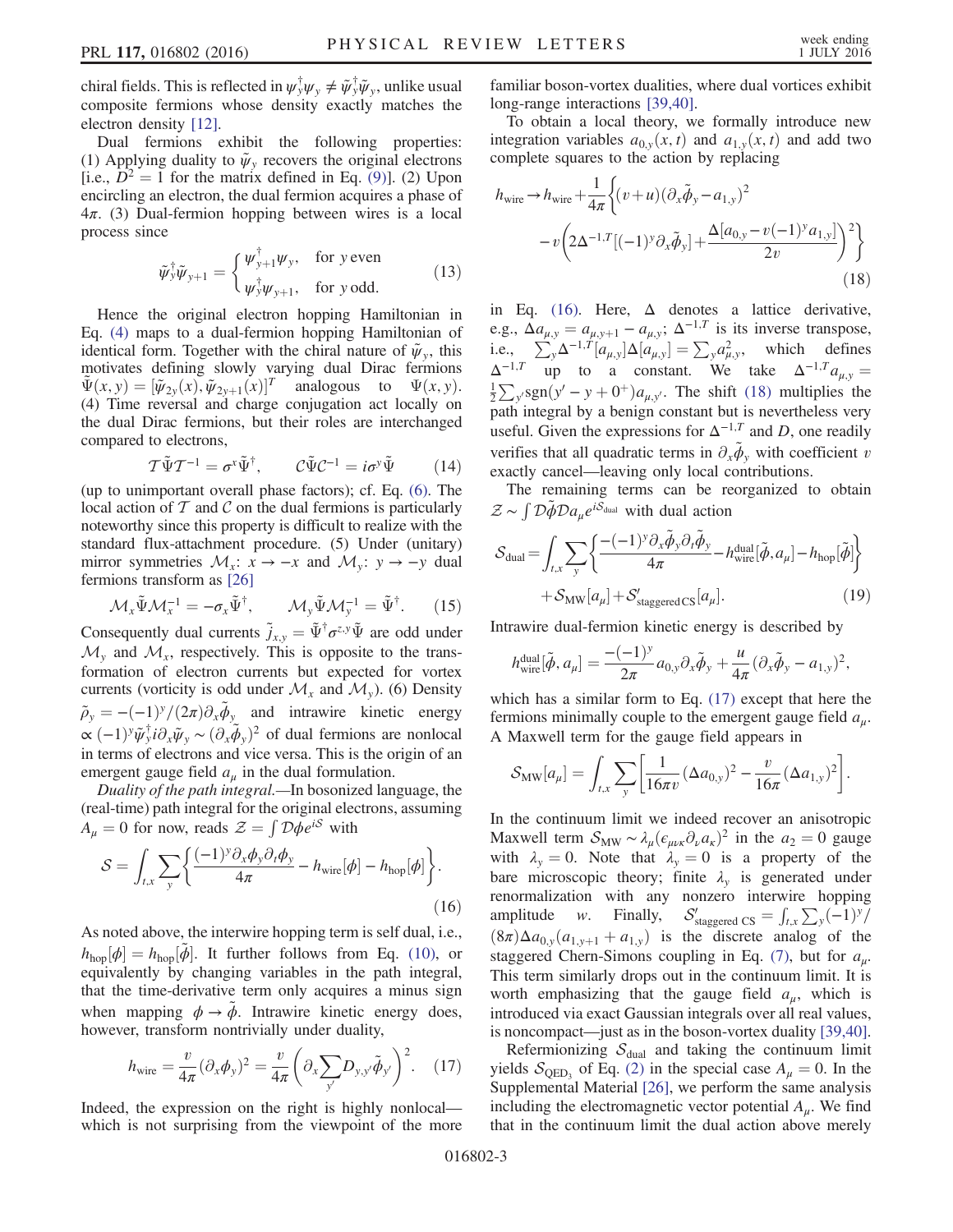acquires an extra mutual Chern-Simons term  $S_{\text{CS}}[a_{\mu}, A_{\mu}] = \int_{t,x,y} (1/4\pi) \epsilon_{\mu\nu\kappa} A_{\mu} \partial_{\nu} a_{\kappa}$ , precisely as in Eq. [\(2\)](#page-0-1). This completes our duality derivation—which we emphasize makes no assumption about the value of  $A<sub>u</sub>$ . In particular, by virtue of the mutual Chern-Simons term, uniform chemical potential for electrons  $A_0 \neq 0$ translates to a nonzero orbital magnetization for dual fermions, while electrons in magnetic field B correspond to dual fermions at finite density  $n_{\text{dual}} = B/(4\pi)$ . Our analysis thus immediately applies both to the TI surface and half-filled Landau level.

Duality for gapped phases.—As a first application we briefly discuss interaction-induced gapped phases descending from the Dirac cone and QED<sub>3</sub> theories at  $B = 0$ . References [\[17,18\]](#page-4-3) argued phenomenologically that a Fu-Kane superconductor [\[41\]](#page-4-14) of dual fermions corresponds to "T-Pfaffian" non-Abelian topological order [\[13,14\]](#page-4-2) for electrons and vice versa. Our explicit duality mapping allows us to readily translate the dual-fermion interactions needed for the former (which are straightforward to obtain) into an electronic Hamiltonian for the T-Pfaffian (which is highly nontrivial).

We simply sketch the construction here; for details see [\[26\]](#page-4-8). First, within our wire formulation it proves convenient to enlarge the unit cell and relax the symmetries in Eq. [\(5\)](#page-1-7) by enforcing only  $T^3$  and  $C^3$ . One can then construct a coupled-wire Hamiltonian with three (electronic and dual) Dirac cones—two of which can be gapped without breaking symmetries. At low energies one thus again obtains the continuum theories [\(1\)](#page-0-0) and [\(2\)](#page-0-1) with symmetries acting according to Eqs. [\(6\)](#page-1-4) and [\(14\)](#page-2-3), but now with auxiliary gapped Dirac cones. Suppose that we specifically add interactions that gap the auxiliary dual Dirac cones through a pairing instability that spontaneously breaks dual-fermion number conservation. This condensate induces a proximity effect on the remaining massless dual Dirac cone and drives the dual fermions into a Fu-Kane superconductor. Quite remarkably, dualizing these interactions yields precisely the electron Hamiltonian found in Ref. [\[42\]](#page-4-15) to generate the T-Pfaffian for the electron TI surface. This provides a strong consistency check on our analysis.

Properties of  $N = 1$  QED<sub>3</sub>.—Our explicit duality mapping also allows nontrivial predictions for QED<sub>3</sub>, a naively strongly interacting theory, by relating operators to their free-electron counterparts. As an important example, Eq. [\(13\)](#page-2-4) immediately gives

<span id="page-3-0"></span>
$$
m\int_{x}\sum_{y}(\tilde{\psi}_{y}^{\dagger}\tilde{\psi}_{y+1}+\text{H.c.})=m\int_{x}\sum_{y}(\psi_{y}^{\dagger}\psi_{y+1}+\text{H.c.}).
$$
\n(20)

In the continuum limit the left and right sides respectively yield the dual-fermion mass term  $m\tilde{\Psi}^{\dagger} \sigma^1 \tilde{\Psi}$  and electron mass term  $m\Psi^{\dagger} \sigma^{\dagger} \Psi$ , and hence the two are identified. It follows that the scaling dimension for the mass in  $QED<sub>3</sub>$ must be precisely 2. To appreciate this result, note that in  $OED<sub>3</sub>$  with N fermion flavors, a large-N treatment predicts a positive  $O(1/N)$  correction to the free-fermion result arising from gauge-field-mediated interactions [\[43\]](#page-4-16). Our results imply that such corrections must exactly cancel when summed to all orders in  $1/N$  in the  $N = 1$  limit even though the fermions in  $QED_3$  strongly couple to the gauge field. In [\[26\]](#page-4-8) we additionally explore analogs of Eq. [\(20\)](#page-3-0) for fermion currents. Constraints from current conservation allow us to make exact statements about scaling dimensions in this case, providing further consistency checks on the duality.

Strictly speaking, the exact duality mapping between lattice models holds for  $N = 1$  QED<sub>3</sub> defined with charge of order unity on the lattice scale. An alternative definition with infinitesimal charge on the lattice scale may, in principle, flow to a different low-energy fixed point that need not be critical, but given our consistency checks this seems unnatural. Within our regularization the existence of a gapless phase is unambiguous by virtue of the exact mapping to free Dirac electrons.

Duality for  $N = 2$  QED<sub>3</sub>.—It is interesting to ask whether similar mappings exist for larger- $N$  QED<sub>3</sub>. To address this question, and illustrate our method's generality, we run our formalism "in reverse" to determine the theory dual to  $N = 2$  QED<sub>3</sub>. The latter corresponds to two copies of the wire model [\(19\)](#page-2-5) labeled by  $\sigma = \pm$ , each with its own species of dual fermions  $\tilde{\psi}_{\sigma} \sim e^{i\tilde{\phi}_{\sigma}}$  but with the same dynamical gauge field  $a_{\mu}$ . The intrawire Hamiltonian density expressed in terms of (copropagating) charge and neutral modes  $\tilde{\phi}_c = (\tilde{\phi}_+ + \tilde{\phi}_-) / 2$  and  $\tilde{\phi}_n = (\tilde{\phi}_+ - \tilde{\phi}_-) / 2$ is  $h_{\text{wire}}^{\text{dual}}[\tilde{\phi}_c, a_\mu] + h_{\text{wire}}[\tilde{\phi}_n]$ . (Here, charge and neutral are with respect to the dynamical gauge field  $a_{\mu}$  rather than the external vector potential  $A_\mu$ .) Since only  $\phi_c$  couples to  $a_\mu$ we implement the duality by defining a chiral dual charge mode  $\phi_{c,y} = \sum_{y'} D_{y,y'} \phi_{c,y'}$  that counterpropagates relative to the neutral mode  $\phi_{n,y}$ , which we leave intact. Integrating out  $a_{\mu}$  then yields a local theory for  $\phi_c$  with intrawire kinetic energy  $h_{\text{wire}}[\phi_c]$ . Interwire hopping becomes [cf. Eq. [\(13\)\]](#page-2-4)

<span id="page-3-1"></span>
$$
\sum_{\sigma} \tilde{\psi}_{\sigma,y}^{\dagger} \tilde{\psi}_{\sigma,y+1} + \text{H.c.} \rightarrow \sum_{\sigma} b_{\sigma,y}^{\dagger} b_{\sigma,y+1} + \text{H.c.}, \quad (21)
$$

<span id="page-3-2"></span>where  $b^{\dagger}_{\sigma,y} \sim e^{-i\phi_{c,y} - \sigma i \tilde{\phi}_{n,y}}$  creates a dual boson of species  $\sigma$ . This suggests introducing nonchiral modes  $\varphi_{\sigma,y} = (\phi_{c,y} + \phi_{c,y})$  $\sigma\phi_{n,v}$ ) that obey the intrawire action

$$
S_{\text{wire}} = \int_{t,x} \sum_{y} \left[ \frac{(-1)^y K_{\sigma\sigma'} \partial_x \varphi_{\sigma,y} \partial_t \varphi_{\sigma',y}}{4\pi} + \frac{v_\sigma}{4\pi} (\partial_x \varphi_{\sigma,y})^2 \right]
$$
(22)

with K matrix  $K = \sigma^x$ .

The network model described by Eqs. [\(21\)](#page-3-1) and [\(22\)](#page-3-2) was introduced in Ref. [\[33\]](#page-4-9) to describe the surface of timereversal-invariant bosonic TIs with two separately conserved  $U(1)$  symmetries. We now see explicitly that  $N = 2$  QED<sub>3</sub> provides a dual description of the bosonic TI surface [\[44\]](#page-4-17).